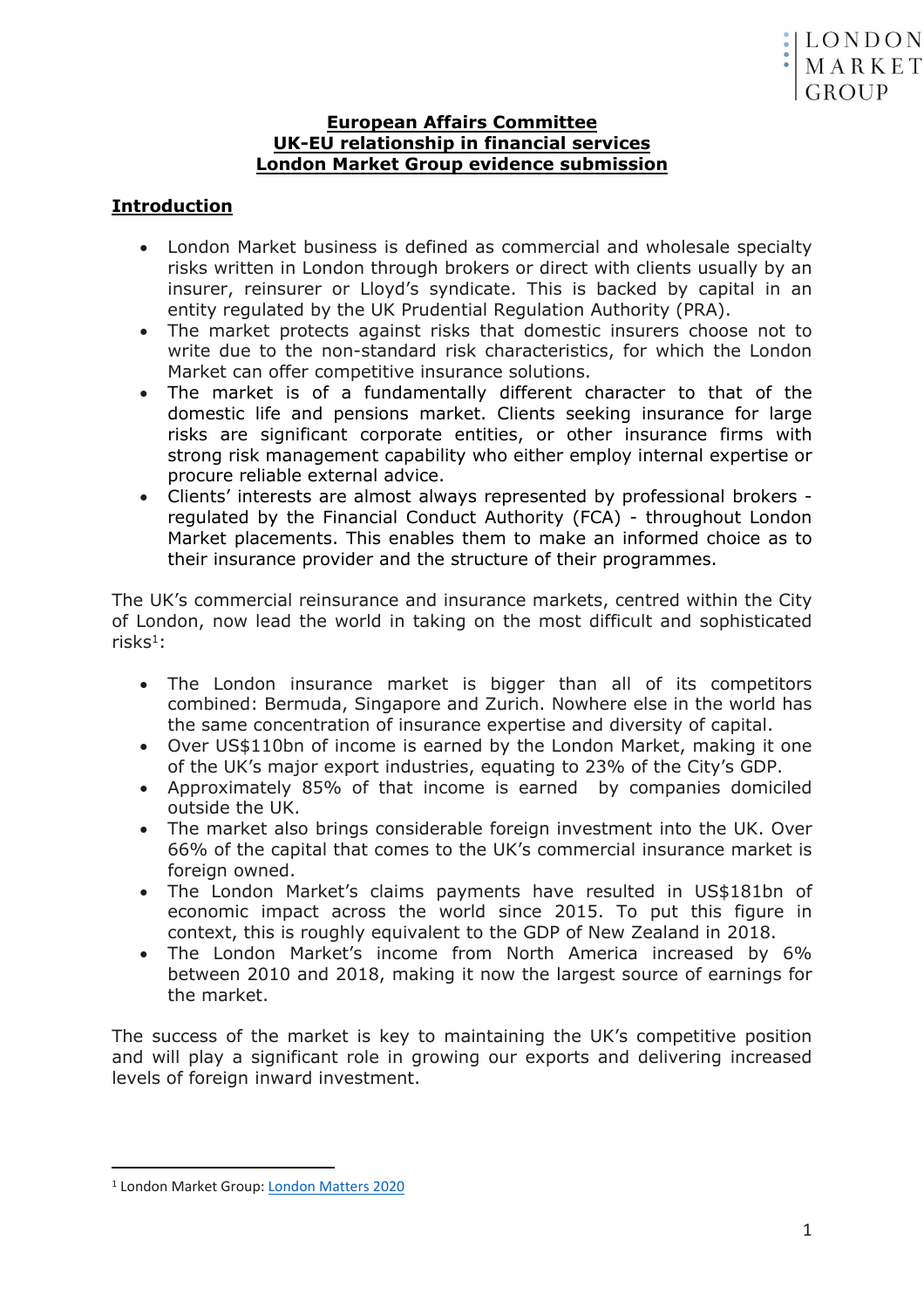

## **Current trading situation**

- **1. The impact so far on the UK financial services sector of the UK's departure from the EU Single Market**
	- 1.1. A loss of financial services passporting rules and no financial services trading provisions within the UK-EU TCA has meant that companies have had to restructure in order to continue serving clients within the EU.
	- 1.2. Both brokers and underwriters have therefore been compelled to create new EU based subsidiaries which have branched back into the UK. Whilst they may still provide expertise and advice on European risks. business from the continent is no longer overseen and managed in the same way, but reported directly to operations located within the EU:
		- 1.2.1. Out of the London and International Insurance Brokers Association's (LIIBA) 152 broker members, 60 have created an entity in the EU post-Brexit. The anecdotal feedback we're getting so far is that home state regulators in the EU are nervous of what happens outside of their direct supervisory control, however so far member state regulators have not reneged on the agreements reached with firms in creating a new entity in that jurisdiction.
		- 1.2.2. National regulators have been rigorous in their approval processes, following the lead of the pan-European regulator EIOPA. We expect that as time goes by there will be increasing pressure from EIOPA on national regulators to be more consistent in their enforcement. The question is whether the European authorities will still accept the handling of key insurance functions from London. This is still something of an unknown.
	- 1.3. These new arrangements have clearly had a knock-on impact on premium. The International Underwriting Association's (IUA) latest market statistics report<sup>2</sup> is the first to illustrate a material impact on income earned as London companies have established these new operating models in order to continue serving international clients post-Brexit.
	- 1.4. Given no special trading relationship was secured, this was inevitable, as premium must now be recorded by the continental operation instead:
		- 1.4.1. Overall, the IUA found that controlled premium overseen and managed by London operations has fallen by 30% from £8.9 billion in 2018 to £6.2 billion in 2019. Income originating from

<sup>2</sup> [https://www.iua.co.uk/IUA\\_Member/Publications/London\\_Company\\_Market\\_Statistics\\_Report.aspx](https://www.iua.co.uk/IUA_Member/Publications/London_Company_Market_Statistics_Report.aspx)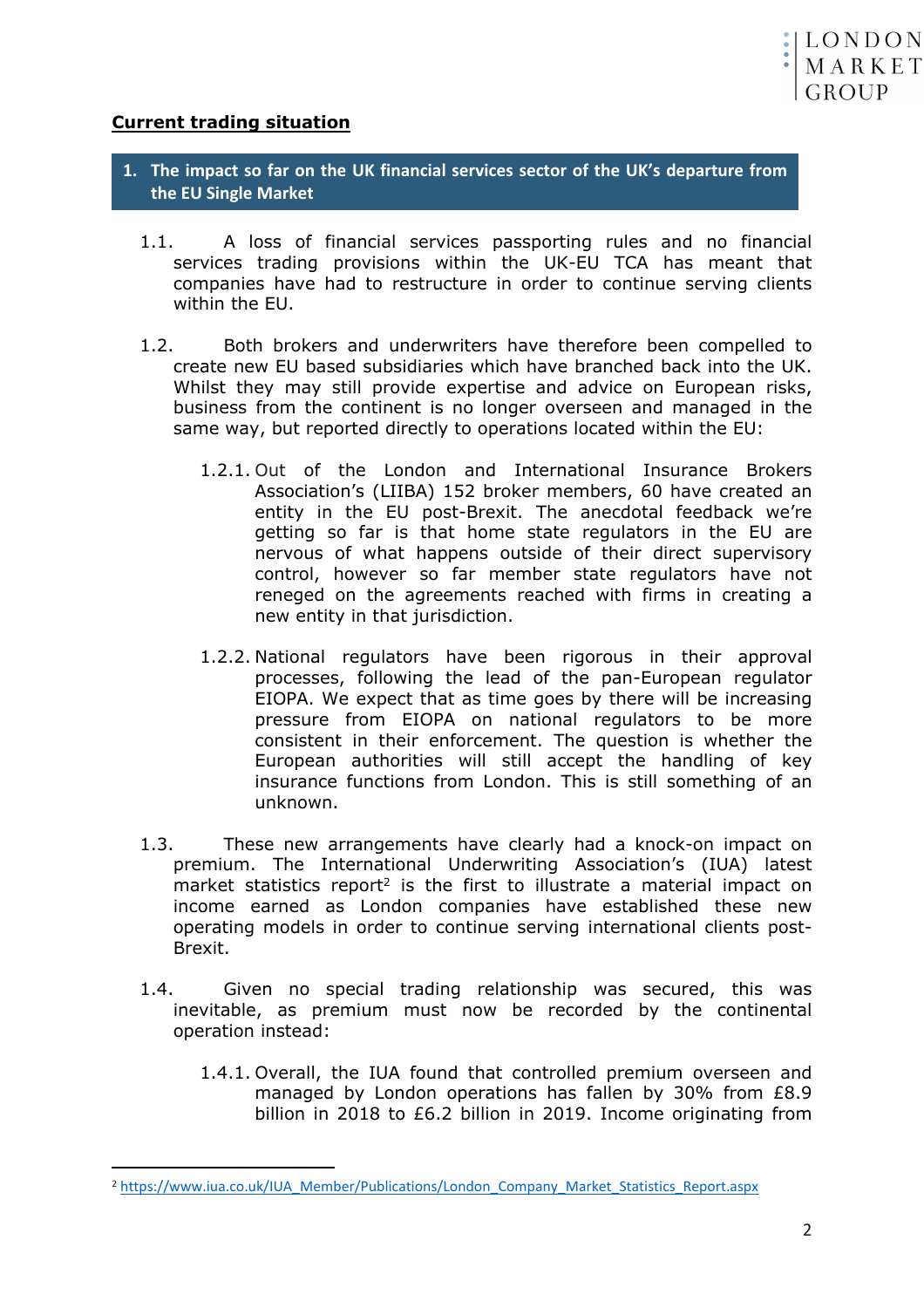

Europe (excluding the UK and Ireland) is down by 60% from £4.9 billion to £1.9 billion.

1.4.2. Whilst the overall decline of 30% in controlled premium is significant, it has been masked by a number of companies reporting increases in such income for various other reasons. Similarly, premium written in London has grown by almost 10% over the past year.

### **2. The impact of the absence of a functioning framework for UK-EU regulatory cooperation**

- 2.1. Disappointingly, equivalence rulings have stalled and the ratification of the Memorandum of Understanding on UK-EU regulatory cooperation seems to have been indefinitely delayed on the EU side.
- 2.2. Given the level of European investment into the London Market we did think it was important that the UK gave the EU equivalence on all three Solvency II rulings - particularly group supervision and group solvency – to continue to provide confidence to these European firms investing in London.
- 2.3. **We maintain that it is still important for the long term that the UK seeks reinsurance equivalence under Solvency II with the EU.** We believe that there are mutual benefits for the UK and EU to find each other equivalent under Solvency II provisions and it would avoid UK-based firms having to continue to navigate the patchwork of measures of EU27 jurisdictions.
- 2.4. **The activity of brokers has no equivalence regime under the Insurance Distribution Directive**. Broker contingency plans are currently based on interpretations by member state regulators based on guidance from EIOPA<sup>3</sup> published in February 2019. At the moment these operations seem to be working well on the basis of that guidance. We are of course following closely the EU's review work of the Insurance Distribution Directive but at the moment no significant developments have emerged.
- 2.5. Given the ongoing uncertainty over equivalence, and that it was never a perfect solution anyway – it feels like much of the London Market is moving on from that debate and looking towards the potential that domestic reform could bring.
- 2.6. The London Market Group is pleased to see that HM Treasury's Future Regulatory Framework (FRF) and Solvency II Reviews are progressing, and we have engaged at length with officials about the proposals suggested in the latest iteration of both consultations. We look

<sup>3</sup> EIOPA, Recommendation 9 – Distribution activities - Recommendations for the insurance sector in light of the United Kingdom withdrawing from the European Union, February 2019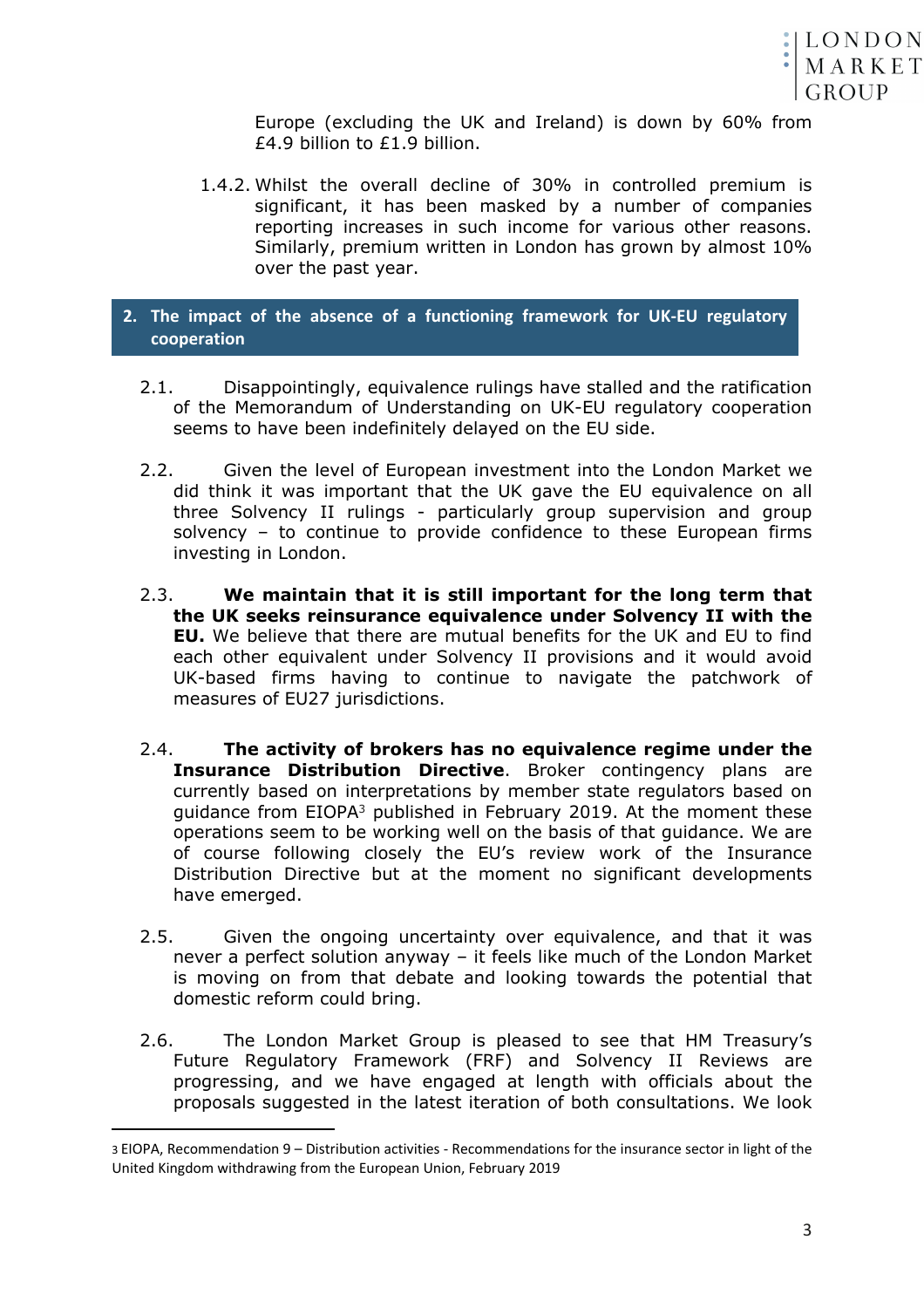

forward to engaging further on these pieces of work in the coming months.

**3. The future of cross-border UK-EU financial services trade in the absence of equivalence**

### **Treatment of 'reverse branches' by UK regulators**

- 3.1. The UK's withdrawal from the EU has necessitated firms to open a subsidiary in one of the 27 nations. These subsidiaries have established branches in the UK in order to introduce business to insurers based in London. The EU policyholder/EU risk business will now be introduced in London via the UK branch of the EU entity.
- 3.2. We're pleased that the UK regulators have accepted this model as an example of an acceptable approach to transacting business, however we want to ensure that over the longer term the regulators take a proportionate approach - particularly to the reverse branches of brokers as these branches are crucial in continuing to bring EU based business to London.
- 3.3. These new international firms typically have no UK clients. We would therefore expect the regulators to pursue a proportional approach to supervision. Once the EU entity is authorised and the FCA are satisfied that the correct staff have oversight both in the branch and in the head office, there is little more that FCA will need to know about the activities of either the firm or the branch.
- 3.4. This light touch approach will be further supported by FCA's ability to rely on the supervisory activities of the home state regulator. It would be useful therefore if FCA was to publish a list of acceptable home state regulators. We would presume that this list would include the 27 National Competent Authorities (NCAs) in the EU.
- 3.5. It is vital that the FCA respects the competitive position of these new international firms that London Market firms have created to continue to service this business.

#### **UK Solvency regime reform**

- 3.6. The industry incurred significant expenditure in preparing for and implementing the Solvency II regime - approx. £2.7 billion - almost all of which is non-recoverable cost.
- 3.7. We do not support wholesale changes to the regime but would like to see certain refinements to the UK regime and for some of the unnecessary requirements, specifically regarding processes on calculation and validation of capital requirements; reporting requirements; and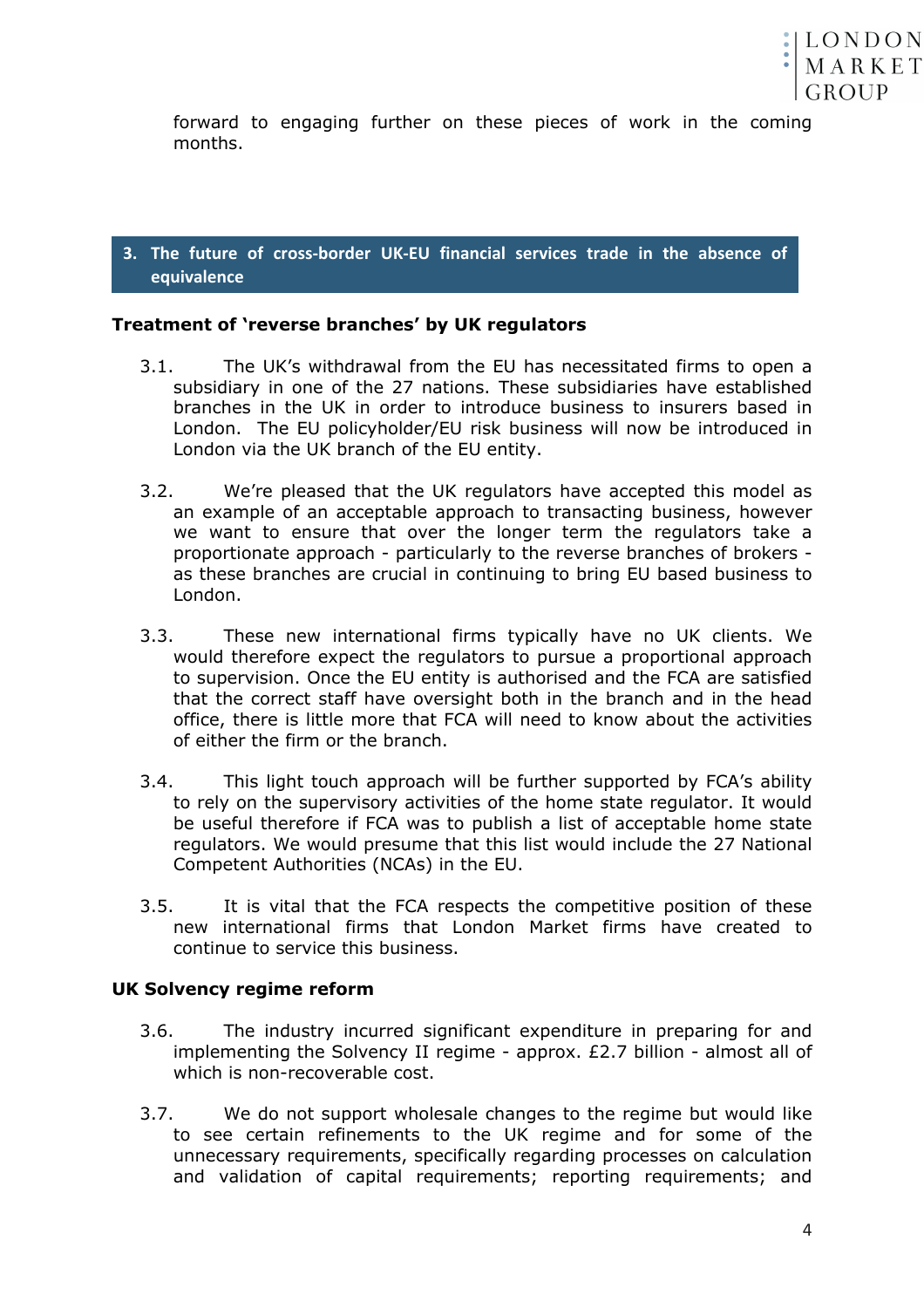

treatment of branches of overseas firms - to be scaled back to what is actually important to clients, supervisors and firms.

- 3.8. Fundamentally the London Market's strength lies in encouraging inward investment. Much of this investment comes from EU entities who choose to do business in London. Making wholesale amendments to the UK's solvency regime could seriously reduce the likelihood that the EU will find the UK to have an equivalent third country regime. This will be important for harmonising reinsurance market access across the 27 member states.
- 3.9. However, we do believe the regulators can use the powers within Solvency II to reduce unnecessary regulatory barriers and encourage continued overseas investment.

Examples include:

- 3.9.1. **Treatment of reinsurance branches:** The PRA treats pure reinsurance branches as similar to direct insurance branches, which goes beyond the requirements set out in Solvency II. This includes additional solvency requirements, duplicating reporting requirements as well as additional governance requirements. This approach detracts from the attractiveness of the UK. The clients of reinsurance branches are other insurance companies, and the branch is fully protected by the Group company. Given the cross-border nature of reinsurance we are concerned that continuing such an approach will make the UK less competitive and we will lose further ground as a centre for the global reinsurance market.
- 3.9.2. **Non-EEA branches**: As the UK further develops its regime for overseas firms, the PRA should also be willing to place more reliance on the known quality of supervision provided by non-EU regulators, when supervising UK branches. For example, where a jurisdiction is recognised to be equivalent to the UK Solvency regime - now the case with Bermuda and Switzerland - in relation to its supervision of groups and reinsurers, the PRA should not apply additional regulation at UK branch level, at least in respect of those areas where equivalence has been found. This approach should also be extended to US firms seeking to create a reinsurance branch in the UK, using the UK-US Covered Agreement as a basis to reduce regulatory burdens on those firms.
- 3.10. To have to go through additional and unnecessary regulatory processes which duplicate work already performed by other trusted regulators is very costly and time-consuming and acts to inhibit overseas firms from operating in the UK.
- 3.11. For example, many jurisdictions actively use their solvency regime to ensure they stay competitive. Bermuda uses a "deduction and aggregation" method of consolidation of the group capital position of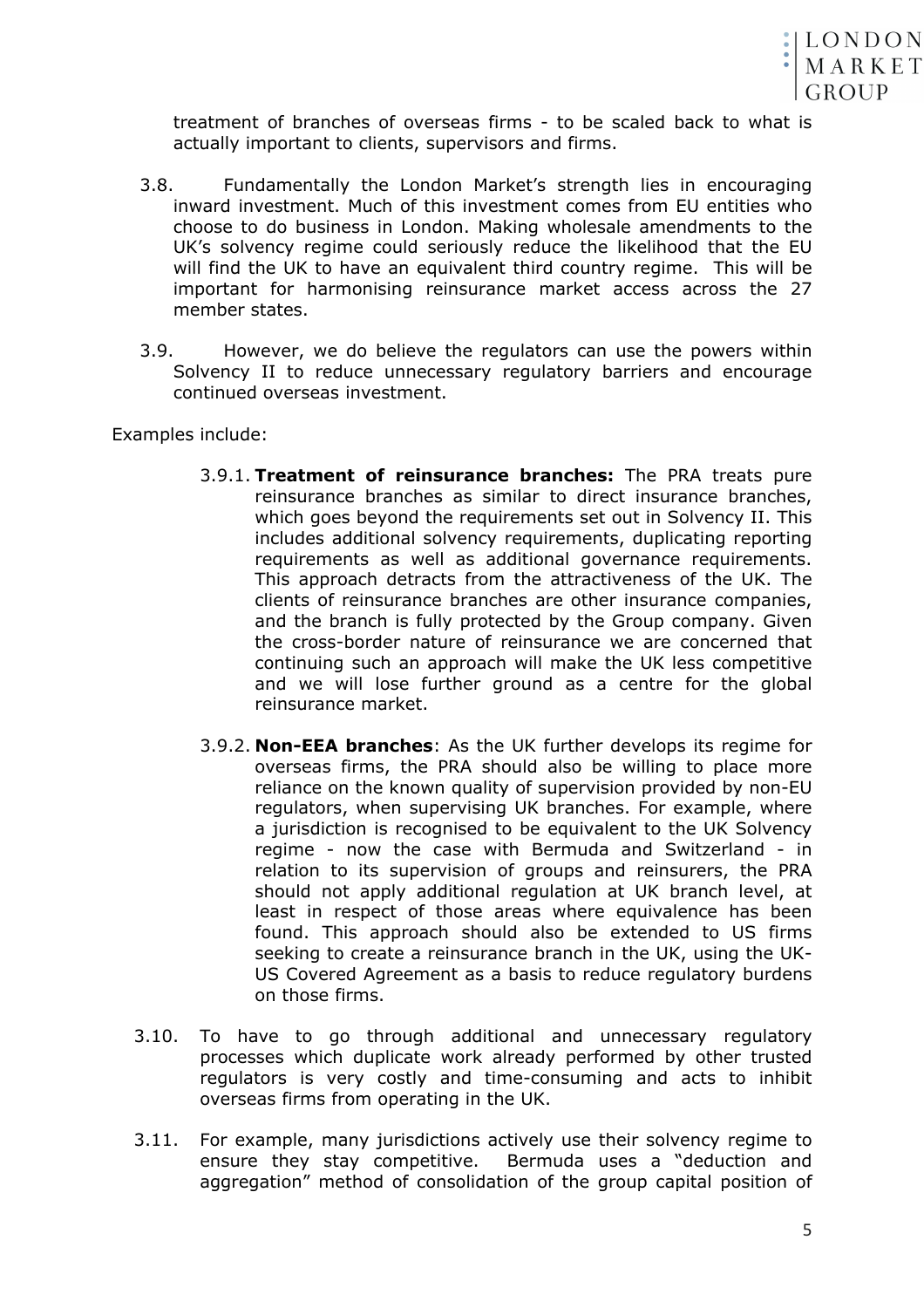

international reinsurers. This acts to reduce reporting requirements and workload and makes Bermuda an attractive place for reinsurers while still retaining its equivalence status under Solvency II with the EU.

3.12. It is in both the UK and EU's interests to avoid market fragmentation, and we should both seek to continue to work towards international regulatory convergence, which eases cross border trade of (re)insurance services. This is a joint endeavour which the UK may be able to find common cause with the EU when it comes to international standard setting.

#### **EU announcements on Solvency II and IDD reform**

- 3.13. We have obviously noted with interest the EU Commissions announcements on its proposed Solvency II reforms. They seem to have a received a mixed response so far. There has been a general welcoming of a more proportionate approach to capital requirements, albeit that at the moment they're not intended to be permanent reductions in capital requirements, while on the other hand we've also noted the concerns of Insurance Europe that the proposals for new reporting and group requirements include elements that would unnecessarily increase costs and complexity.
- 3.14. On the Insurance Distribution Directive (IDD) Review, we understand that the EU Commissioner for Financial Services, Mairead McGuinness, may move towards greater alignment with MiFID at certain levels, but Capital Markets Union is her real priority. As yet there are no details on the non-life insurance aspects of the Review, and there seems to be no appetite within the Commission to discuss the international aspects of IDD.
- 3.15. It is still very much early days and we'll need to see the details that will be provided during the further stages of development to understand how much this may or may not diverge from where the UK is heading.

#### **UK domestic opportunities**

- 3.16. Given the realities of the situation with the EU, it is unlikely that in the near future we are going to see any further measures that will ease trade flows. Instead, the focus is on making what we have continue to work for clients.
- 3.17. Given this reality, the opportunity must be to consider ambitious domestic reforms. Action must be taken to maintain the UK's competitive position, grow our exports and deliver increased levels of foreign inward investment into both London and across the regions of the UK, where the market is expanding.
- 3.18. The emergence of centres of capital in places such as Singapore, Dubai and Miami have significantly increased the number of markets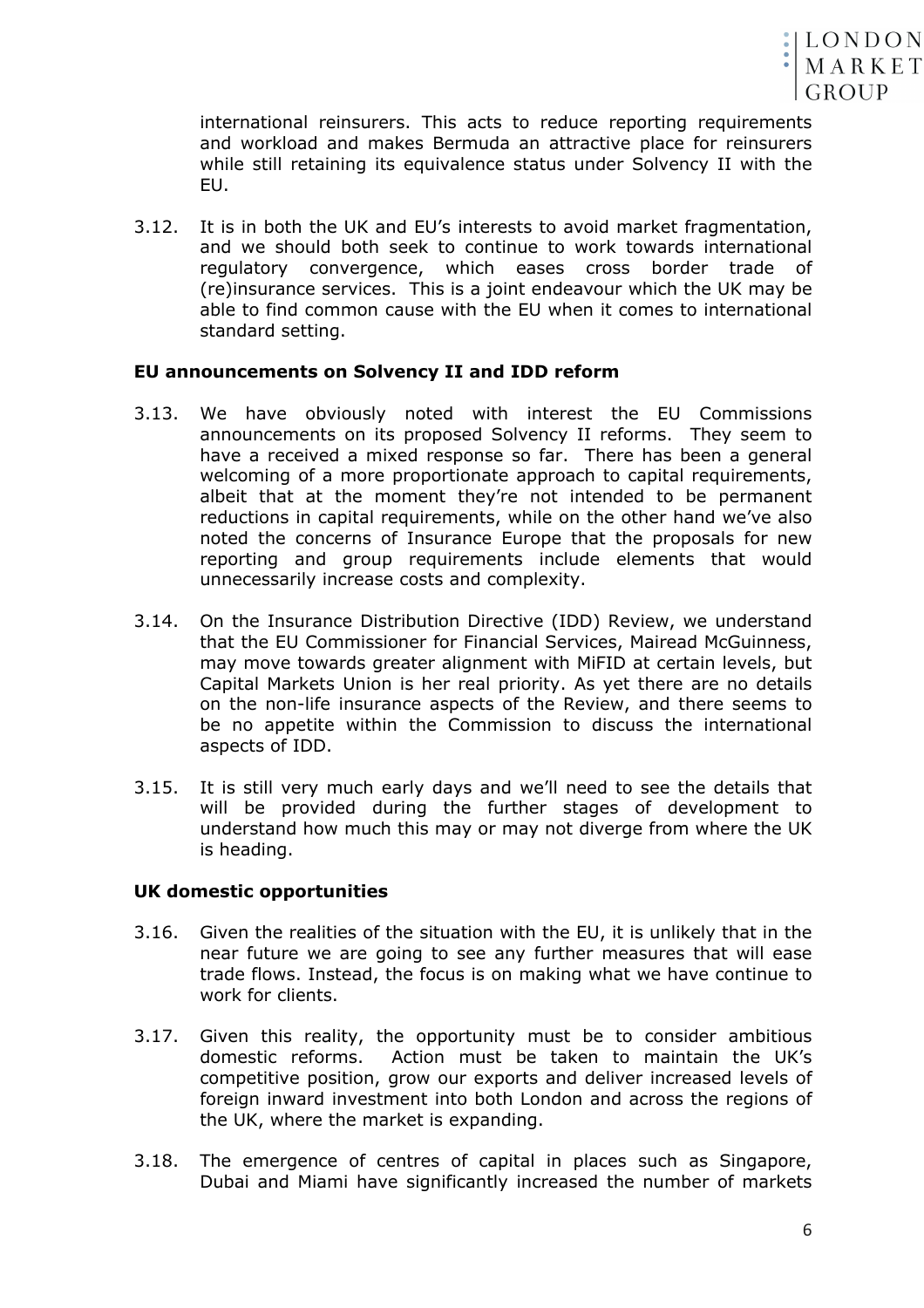

able and willing to write risks that previously might have had no choice but to go to London. While these new centres do not currently have London's depth of knowledge or expertise, they are a lot cheaper to operate in. Over time our concern is that these new centres will become far more viable alternatives and compete for premium, putting further pressure on London's share.

- 3.19. The LMG has called on the Government and the regulators to consider the following issues as they consider the next steps for the UK regulatory frameworks:
	- A more proportionate approach to individual sectors within the insurance industry and the type of client they serve. This would make a greater contribution to the UK's economic recovery, boost UK competitiveness and make the London Market more attractive to international investors.
	- Having a more prominent role for international competitiveness within the regulatory structure would send a positive message the UK is 'open for business, that we welcome new investment and trading opportunities, within the context of a robust regulatory framework, a system that promotes good governance and supports investor and client confidence.
	- The regulators should consider their role in encouraging inward investment to the UK, perhaps through a dedicated inward investment unit, akin to the Irish Development Agency (IDA), to provide more proactive support and guidance to overseas firms seeking to come to the UK and trade within the London Market.
	- We would also like to see the expansion of the Sandbox approach to regulated activities by the PRA to encourage more innovative products and services to be developed in the UK. Such an approach would bring down costs of innovations and reduce barriers to entry, while allowing the UK regulators to collect valuable information prior to approval.

**4. The impact of regulatory divergence and agreements with third countries on UK-EU financial services trade.**

- 4.1. The prospect of regulatory divergence is difficult to ascertain at this stage given both the UK and EU are in the process of reviewing key elements of their regulatory frameworks.
- 4.2. Some divergence is inevitable, particularly as we see our government develop a more UK-specific regime. However, the indications are at the moment that the nature of any divergence is likely to be incremental rather than a big bang.
- 4.3. We believe that the Government and the regulators have the ability to refine and adapt the UK solvency regime to a UK context within the current framework and without compromising the prospects of a subsequent equivalence ruling with the EU or causing market fragmentation.